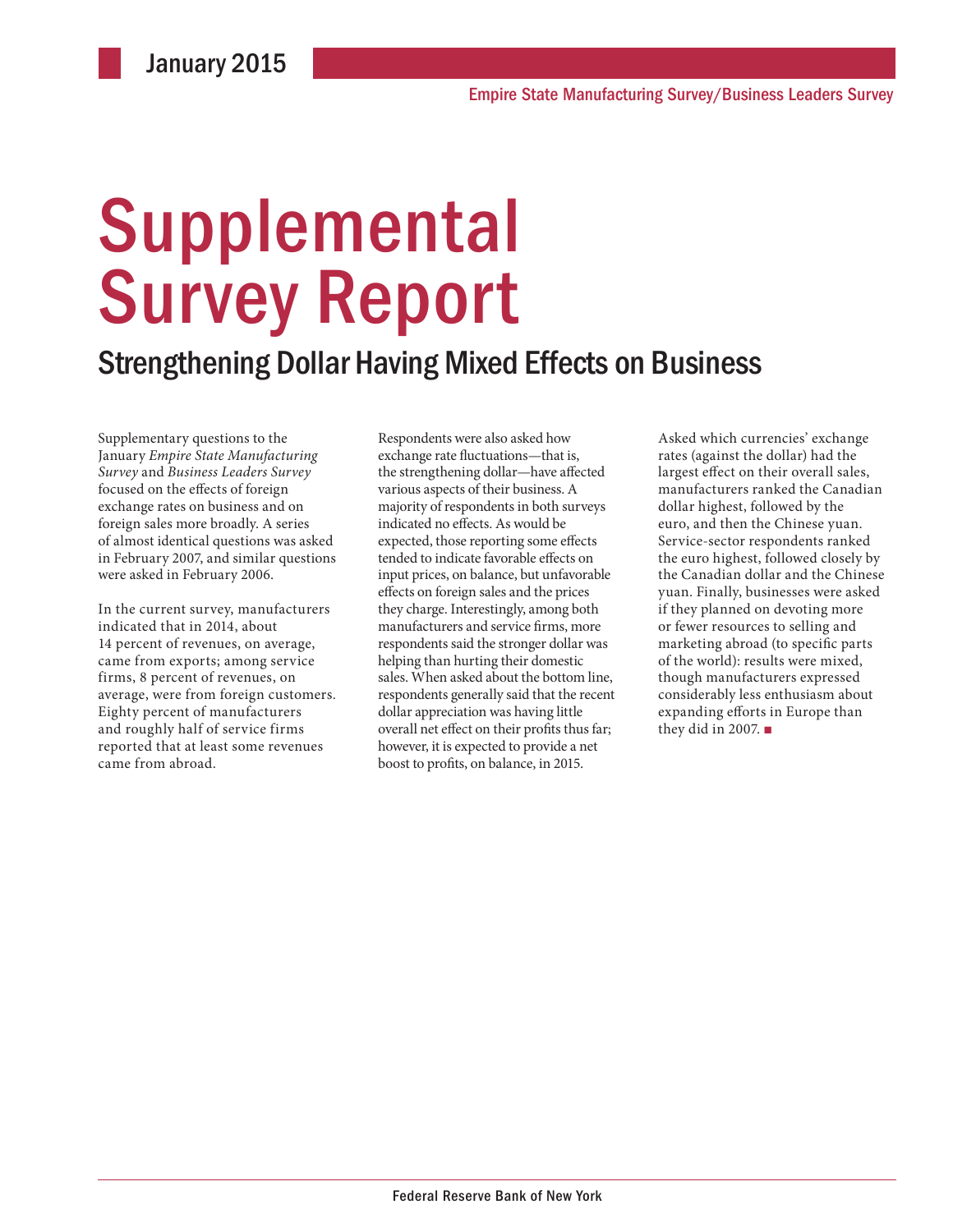### Supplemental Survey Report, continued

### QUESTION 1

**Approximately what percentage of your overall revenues came from exports/foreign customers over the past year?**

|                                                          |                        | <b>Empire State Manufacturing Survey</b> |                                | <b>Business Leaders Survey</b>   |                                |                                |  |  |
|----------------------------------------------------------|------------------------|------------------------------------------|--------------------------------|----------------------------------|--------------------------------|--------------------------------|--|--|
|                                                          |                        | <b>Percentage of Respondents</b>         |                                | <b>Percentage of Respondents</b> |                                |                                |  |  |
| <b>Percentage of Revenues</b>                            | January 2015<br>Survey | February 2007<br><b>Survey</b>           | February 2006<br><b>Survey</b> | January 2015<br>Survey           | February 2007<br><b>Survey</b> | February 2006<br><b>Survey</b> |  |  |
| None                                                     | 20                     | 23                                       | 20                             | 48                               | 51                             | 74                             |  |  |
| $1$ to $4$                                               | 17                     | 15                                       | 18                             | 15                               | 16                             | 10                             |  |  |
| 5 to 9                                                   | 20                     | 21                                       | 19                             | 8                                | 8                              | 4                              |  |  |
| 10 to $19$                                               | 16                     | 21                                       | 25                             | 15                               | 15                             | 7                              |  |  |
| 20 or more                                               | 27                     | 21                                       | 18                             | 14                               | 10                             | 5                              |  |  |
| Average percentage of revenues<br>from foreign customers | 14.3                   | 12.2                                     | 12.4                           | 7.9                              | 6.9                            | 3.7                            |  |  |
|                                                          |                        |                                          |                                |                                  |                                |                                |  |  |

#### QUESTION 2

**How favorable or unfavorable an effect has the change in dollar exchange rates over the past year had on each of the following components of your business?** 

|                                             |             | January 2015 Survey        |           | February 2007 Survey<br><b>Percentage of Firms</b> |           |           |  |  |
|---------------------------------------------|-------------|----------------------------|-----------|----------------------------------------------------|-----------|-----------|--|--|
|                                             |             | <b>Percentage of Firms</b> |           |                                                    |           |           |  |  |
|                                             | Unfavorable | No Effect                  | Favorable | Unfavorable                                        | No Effect | Favorable |  |  |
| <b>Empire State Manufacturing Survey</b>    |             |                            |           |                                                    |           |           |  |  |
| Prices you pay for materials/inputs         | 6.5         | 71.7                       | 21.7      | 44.9                                               | 48.3      | 6.7       |  |  |
| Prices you are able to charge               | 14.1        | 80.4                       | 5.4       | 19.1                                               | 66.3      | 14.6      |  |  |
| Your sales to foreign customers             | 20.9        | 70.3                       | 8.8       | 7.0                                                | 66.3      | 26.7      |  |  |
| Your domestic sales                         | 4.3         | 85.9                       | 9.8       | 15.9                                               | 81.8      | 2.3       |  |  |
| Overall net effect on your profits in 2014  | 11.1        | 75.6                       | 13.3      | 31.8                                               | 47.7      | 20.5      |  |  |
| Expected net effect on your profits in 2015 | 13.2        | 62.6                       | 24.2      |                                                    |           |           |  |  |
| <b>Business Leaders Survey</b>              |             |                            |           |                                                    |           |           |  |  |
| Prices you pay for materials/inputs         | 7.7         | 75.4                       | 16.9      | 33.3                                               | 65.0      | 1.7       |  |  |
| Prices you are able to charge               | 10.9        | 86.0                       | 3.1       | 13.6                                               | 83.1      | 3.4       |  |  |
| Your sales to foreign customers             | 12.5        | 82.0                       | 5.5       | 10.2                                               | 79.7      | 10.2      |  |  |
| Your domestic sales                         | 1.6         | 91.4                       | 7.0       | 8.3                                                | 86.7      | 5.0       |  |  |
| Overall net effect on your profits in 2014  | 8.4         | 84.7                       | 6.9       | 25.0                                               | 66.7      | 8.3       |  |  |
| Expected net effect on your profits in 2015 | 6.3         | 77.3                       | 16.4      |                                                    |           |           |  |  |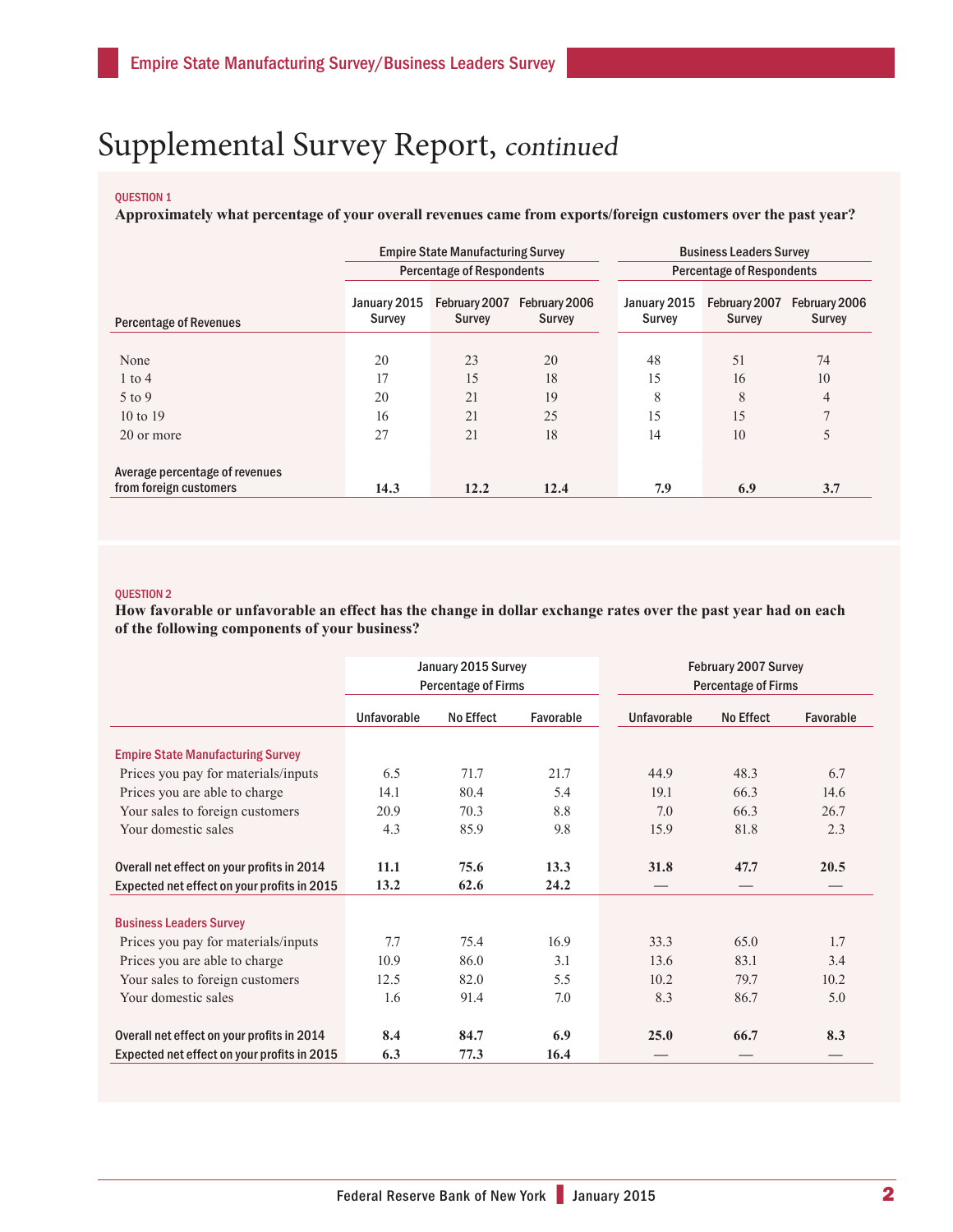### Supplemental Survey Report, continued

#### QUESTION 3

**Compared with the currencies that most affect your business, would you say that the dollar has gotten stronger, weaker, or stayed about the same over the past year?**

|                                          | January 2015 Survey              |     |      |      |          | <b>February 2007 Survey</b>      |      |      |     |          |
|------------------------------------------|----------------------------------|-----|------|------|----------|----------------------------------|------|------|-----|----------|
|                                          | <b>Percentage of Respondents</b> |     |      |      |          | <b>Percentage of Respondents</b> |      |      |     |          |
|                                          |                                  |     |      |      |          |                                  |      |      |     |          |
|                                          | Weaker                           |     |      |      | Stronger | Weaker                           |      |      |     | Stronger |
|                                          |                                  |     |      |      |          |                                  |      |      |     |          |
| <b>Empire State Manufacturing Survey</b> | 0.0                              | 5.5 | 36.3 | 50.5 | 7.7      | 6.9                              | 47.1 | 37.9 | 8.0 | 0.0      |
| <b>Business Leaders Survey</b>           | 0.0                              | 2.3 | 45.8 | 39.7 | 12.2     | 10.3                             | 37.9 | 48.3 | 3.4 | 0.0      |

#### QUESTION 4

**To what extent would a significant change in exchange rates against each of these currencies affect your overall sales (domestic and foreign combined), if at all?**

|                                          |              |                                                            | January 2015<br><b>Survey</b>    |      | January 2015<br><b>Survey</b> | February 2007<br><b>Survey</b>   | February 2006<br><b>Survey</b> |      |  |
|------------------------------------------|--------------|------------------------------------------------------------|----------------------------------|------|-------------------------------|----------------------------------|--------------------------------|------|--|
|                                          |              |                                                            | <b>Percentage of Respondents</b> |      |                               | <b>Percentage of Respondents</b> |                                |      |  |
|                                          | No<br>Effect | Large Effect<br>Large<br>(Column $4 +$ Column 5)<br>Effect |                                  |      |                               |                                  |                                |      |  |
| <b>Empire State Manufacturing Survey</b> |              |                                                            |                                  |      |                               |                                  |                                |      |  |
| Canadian dollar                          | 24.2         | 13.2                                                       | 28.6                             | 28.6 | 5.5                           | 34.1                             | 13.5                           | 18.6 |  |
| Euro                                     | 25.0         | 10.9                                                       | 39.1                             | 21.7 | 3.3                           | 25.0                             | 12.5                           | 34.0 |  |
| Japanese yen                             | 44.0         | 12.1                                                       | 33.0                             | 9.9  | 1.1                           | 11.0                             | 5.7                            | 10.6 |  |
| Chinese yuan                             | 38.5         | 6.6                                                        | 36.3                             | 14.3 | 4.4                           | 18.7                             | 21.6                           | 28.4 |  |
| Mexican peso                             | 43.7         | 10.3                                                       | 35.6                             | 9.2  | 1.1                           | 10.3                             | 10.2                           | 13.8 |  |
| <b>Business Leaders Survey</b>           |              |                                                            |                                  |      |                               |                                  |                                |      |  |
| Canadian dollar                          | 44.5         | 11.7                                                       | 26.6                             | 14.1 | 3.1                           | 17.2                             | 5.2                            | 10.1 |  |
| Euro                                     | 40.9         | 11.0                                                       | 29.9                             | 13.4 | 4.7                           | 18.1                             | 10.3                           | 10.1 |  |
| Japanese yen                             | 53.5         | 7.1                                                        | 35.4                             | 3.1  | 0.8                           | 3.9                              | 5.2                            | 2.9  |  |
| Chinese yuan                             | 52.4         | 9.5                                                        | 27.0                             | 7.9  | 3.2                           | 11.1                             | 8.6                            | 12.7 |  |
| Mexican peso                             | 57.5         | 7.9                                                        | 30.7                             | 3.9  | 0.0                           | 3.9                              | 3.4                            | 7.1  |  |